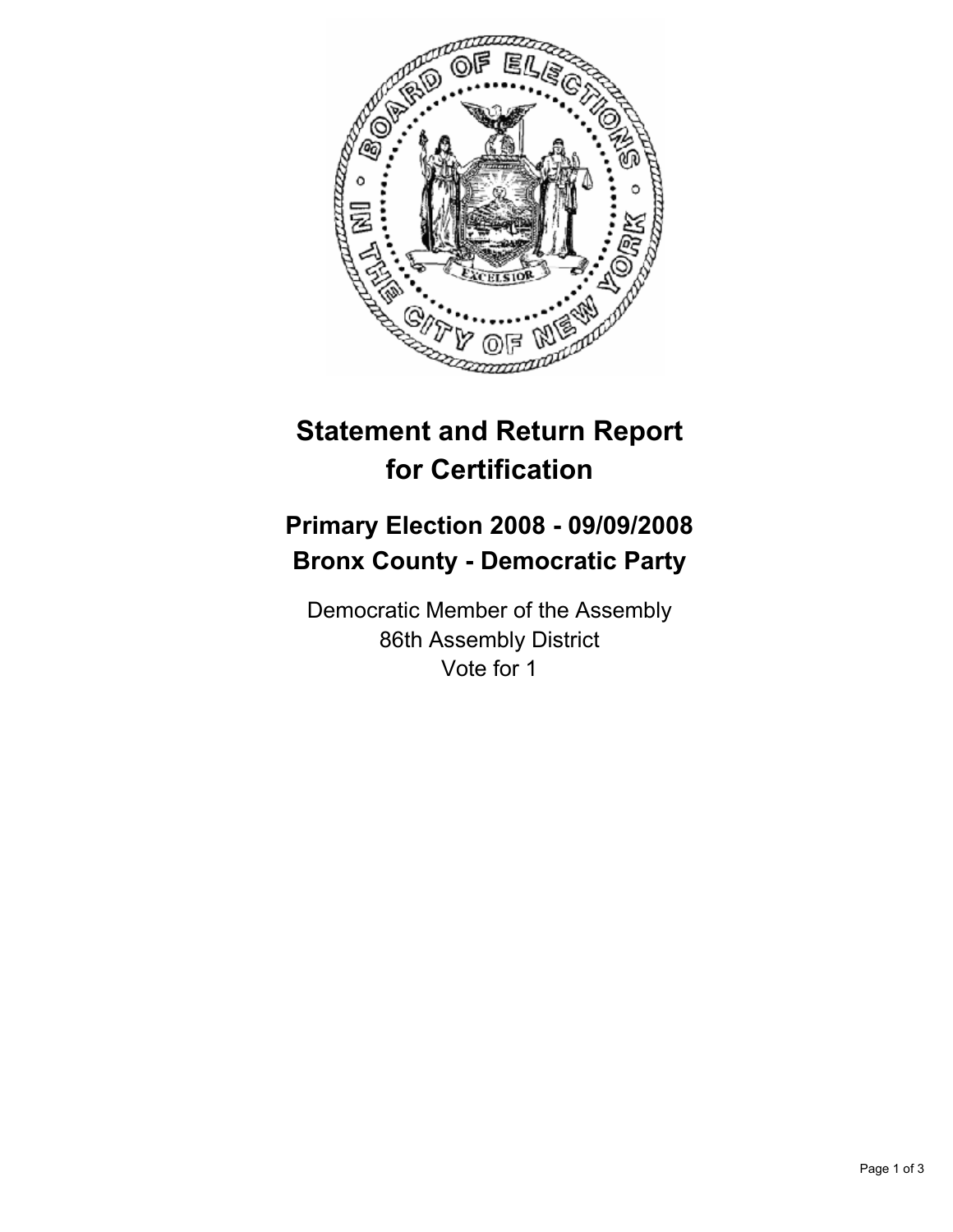

## **Assembly District 86**

| <b>EMERGENCY</b>   | 9     |
|--------------------|-------|
| ABSENTEE/MILITARY  | 74    |
| AFFIDAVIT          | 260   |
| NELSON L CASTRO    | 1,597 |
| MIKE SOTO          | 998   |
| <b>Total Votes</b> | 2,595 |